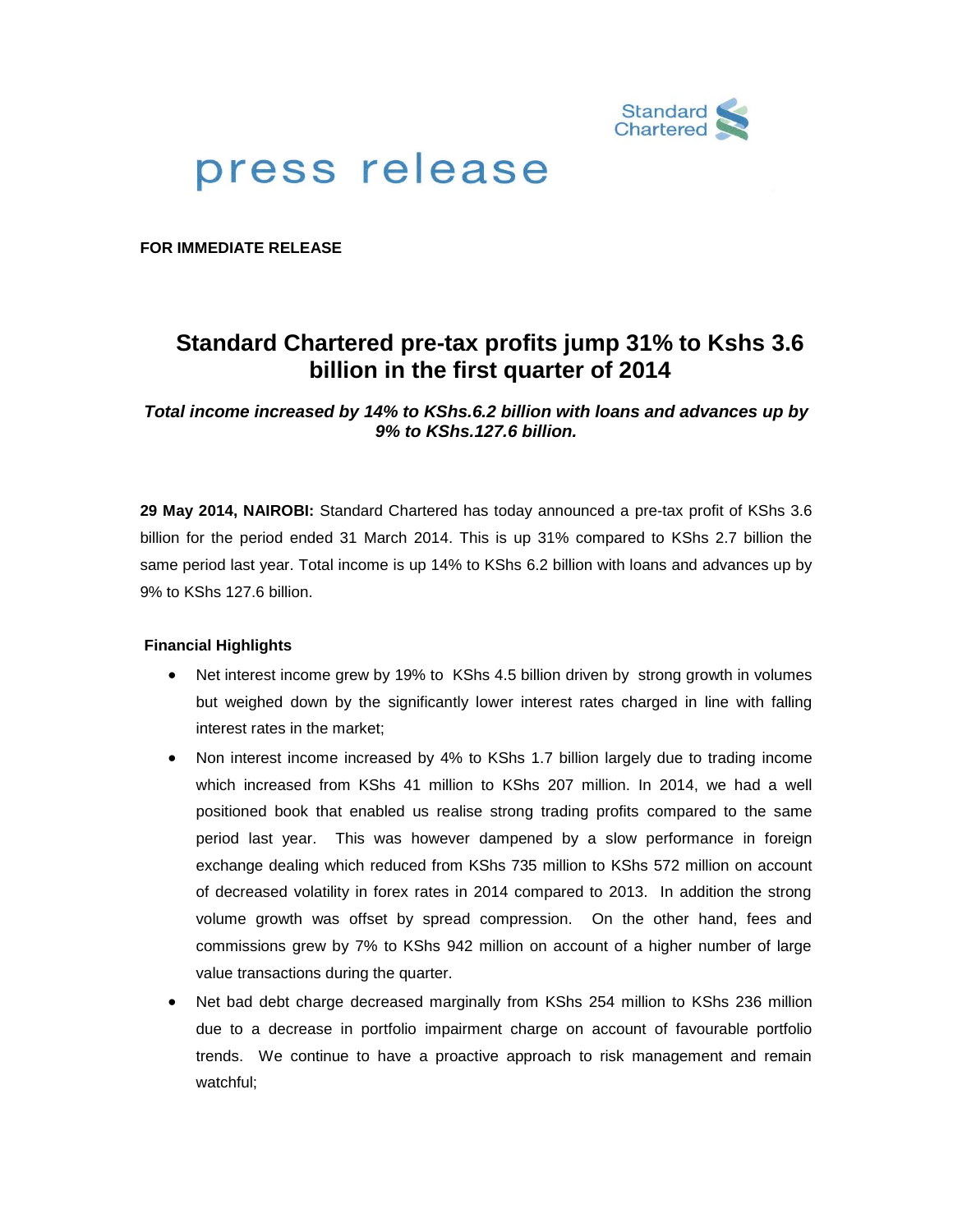- Total operating costs remained flat at KShs 2.4 billion and remain well controlled;
- Profit before taxation increased by 31% to KShs 3.6 billion (2013: KShs 2.7 billion);
- Loans and advances increased by 9% to KShs 127.6 billion (2013: KShs 117.3 billion) while customer deposits increased by 5% to KShs 149.6 billion (2013: KShs 142.3 billion);
- Our investment in government securities increased from KShs 47.9 billion to KShs 55.4 billion on the back of the growth in customer deposits.

### **Non–Performing Loans and Net Bad Debt Charge**

Non-performing loans were KShs 11.2 billion compared to KShs.2.2 billion in the same period last year and compared to KShs 3.8 billion at the end of 2013. Wholesale Banking non-performing loans increased during the period although this was due to a small number of problem accounts.

Overall, we continue to proactively manage our loan portfolio and remain watchful. While we do not see a broad-based deterioration in asset quality, we have increased the number of clients subject to additional, precautionary monitoring reflecting our proactive approach to managing risk in an uncertain environment.

Wholesale Banking loans are largely short tenor. The Consumer Banking book is predominantly secured and we have selectively grown our unsecured portfolio. The quality of the asset book remains good, well diversified and conservatively positioned.

Lamin Manjang, Managing Director and Chief Executive Officer, Standard Chartered, said:

*"The momentum from 2013 has continued into 2014. We remain confident in the outlook for the business as we expect this business momentum to pick pace. Looking ahead, we see increased business opportunities as the country implements the devolved government structure and gears up to achieving the Vision 2030 goals. In additional, we see growth opportunities in infrastructure development and financing, energy and manufacturing. On the retail front we shall continue to invest in digital channels to deepen our client reach and to ensure our customers enjoy a differentiated experience.* 

*Our business is well positioned to continue being the right partner to our clients. Indeed to our clients we will continue demonstrating that we are open for business, 'Here for good' and for the long haul and to do business with them. This is in line with our strategic intent – we will continue banking the people and companies driving investment, trade and the creation of wealth across our customer segments.*